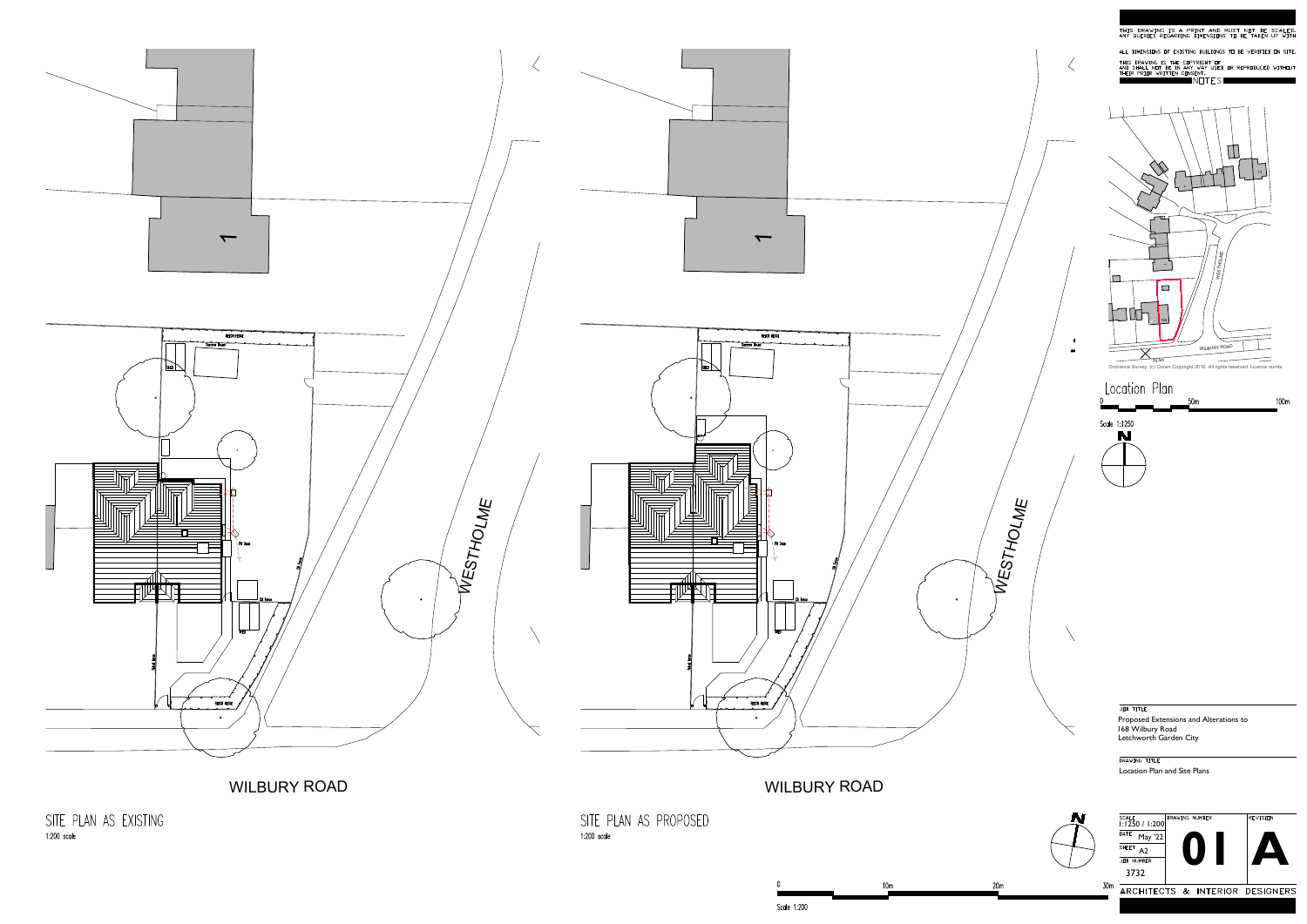

**Proposed Ground Floor Plan Proposed First Floor Plan** 





**Proposed Second Floor Plan** 







NOTES

ANY QUERIES REGARDING DIMENSIONS TO BE TAKEN UP WITH .

ALL DIMENSIONS OF EXISTING BUILDINGS TO BE VERIFIED ON SIT

THIS DRAWING IS THE COPYRIGHT OF<br>AND SHALL NOT BE IN ANY WAY USED OR REPRODUCED WITHOUT<br>THEIR PRIOR WRITTEN CONSENT.

DRAWING TITLEfor

Proposed Plans and Elevations

JOB TITLEProposed Extensions and alterations to



168 Wilbury Road, Letchworth Garden City

1 : 100**Proposed South Elevation**

1 : 100**Proposed East Elevation**

1 : 100**Proposed North Elevation**



Roof.Clay plain tiles to match existing

Wall. White painted brickwork to match existing

Windows. White painted timber windows or uPVC Residence 7 casement windows.All windows to have consistent sight lines